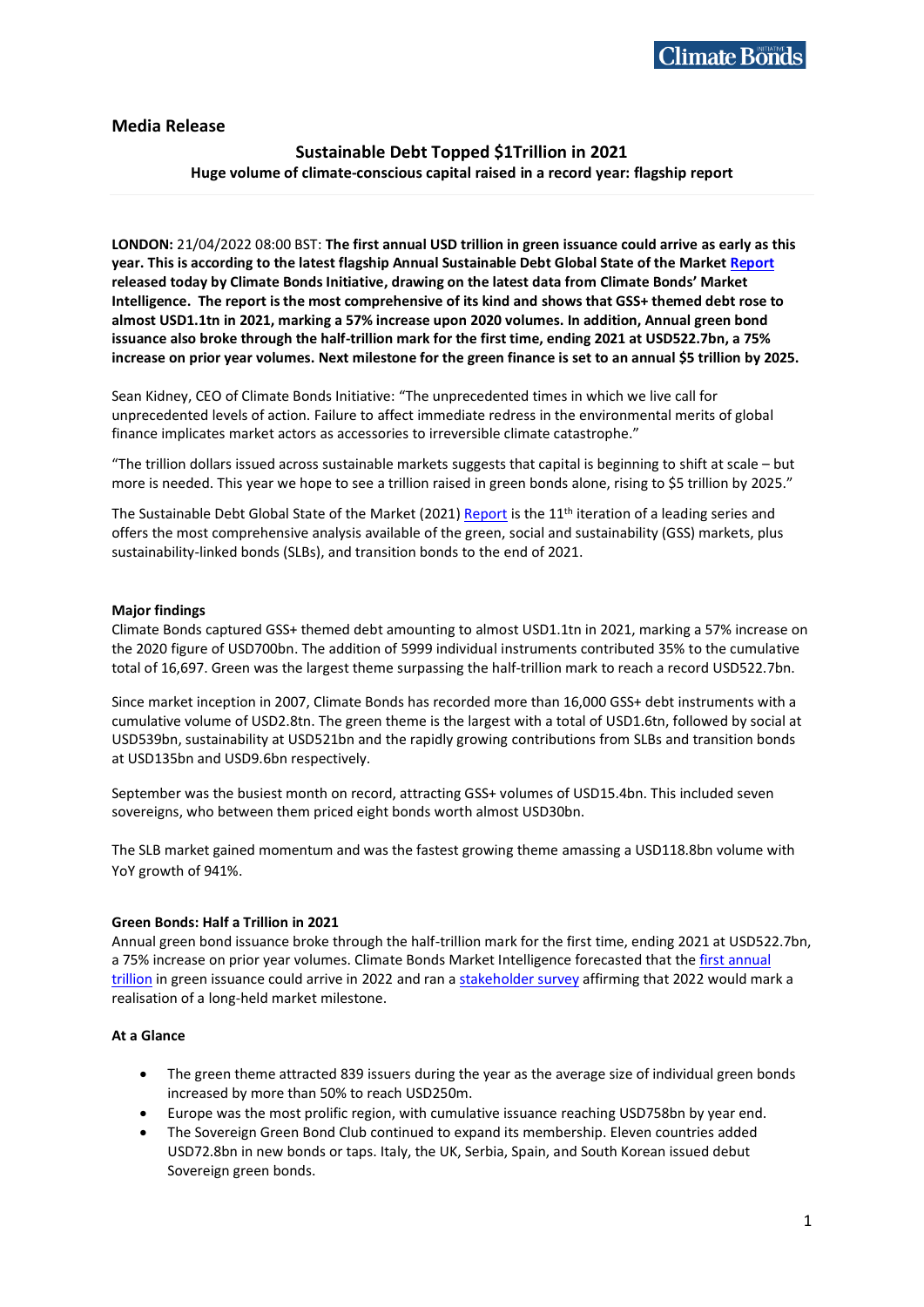- Issuers were keen to fund upcoming liabilities while interest rates remained low and September was the most prolific month in the history of the green bond market (USD86bn).
- Three quarters (73%) of the 2021 green bond volume originated from developed markets (DM) while 21% came from EM and just 4% was issued by supranational issuers (SNAT). The EM contribution increased from 17% in 2020, with extraordinary growth from development banks (378%), financial (324%) and non-financial corporate (278%) issuers.
- Green bond issuance in the Asia-Pacific region (129%) experienced the strongest growth followed by SNAT (102%).
- The USA maintained its position as the most prolific source of green bonds. Volumes increased by 63% to USD81.9 from USD50.3bn in 2020. The cumulative total stands at USD304bn, which is 50% larger than China, the next largest country source (USD199bn).
- Private sector issuance recovered in 2021 with strong growth coming from financial corporate (143%) and non-financial corporate (111%) issuers. At the end of 2021, these two issuer types together represented 44% of cumulative green bond volumes. Sovereign also experienced triple digit growth of 111% on the period, and now contributes 10% to cumulative volumes.
- Energy, Buildings, and Transport were the three largest UoP categories, collectively contributing 81% to the 2021 total.
- Most green bonds (86%) added to the Climate Bonds Green Bond Database in 2021 had external reviews.

## **At a Glance 2021: Sustainability Bonds**

Sustainability volumes reached USD200.2bn in 2021, a 23% increase on the USD162.5bn witnessed 2020. In 2021, Climate Bonds captured 287 issuer names, a 184% increase when compared to 2020. The average size of each instrument declined to USD188m from USD310m in 2020. The number of countries issuing in 2021 grew 84% YOY to reach 46.

### **At a Glance 2021: Social Bonds**

Social bond issuance has skyrocketed since the outbreak of COVID-19 in early 2020. Issuance in 2021 was slightly more subdued, with volumes reaching 223.2bn, a decline of 13% YOY.

While the number of new instruments more than doubled (2555 in 2021, a 102% rise from the 1265 instruments issued in 2020) the average size of each bond more than halved (USD87m average in 2021 down from USD201.7m).

### **At a Glance 2021: Sustainability-linked and Transition Bonds**

The SLB markets went from strength to strength in 2021 with a volume of USD118.8bn, representing an expansion of 941% on last year's total of USD11.4bn. The average size of each instrument was relatively large at USD428.8bn.

The transition bond market is still new and continued to grow, with 12 bonds coming from nine issuers in 2021, amounting to a volume of USD4.4bn. The transition bond market grew more than 33% YOY to a cumulative USD9.6bn.

#### **Julie Becker, CEO of the Luxembourg Stock Exchange commented:**

"Capital markets must support the transition to a more sustainable economy, and this can be facilitated through a wide range of innovative instruments. 2021 saw a new record of global sustainable debt issuances, a growth that was reflected on the Luxembourg Green Exchange. As an example, we welcomed on our exchange and LGX the largest green bond ever issued, the EUR 12 billion inaugural green bond issued by the European Commission as part of the NextGenerationEU recovery instrument. We also noticed a steep increase in SLB issuances last year, a trend which we expect will continue in 2022 and potentially result in a sovereign SLB issuance. Beyond reorienting capital flows towards sustainable development projects, the priority is now to make sure the funding reaches the regions of the world where it is needed the most."

### **Launch Webinar:**

A Report Launch [Webinar](https://climatebonds.zoom.us/webinar/register/6316497791997/WN_tO6vZbXAQQidYQJfYcsqBg) will be held on Friday 22nd April 2022 08:00 New York / 13.00 London / 14:00 Paris / 20.00 Beijing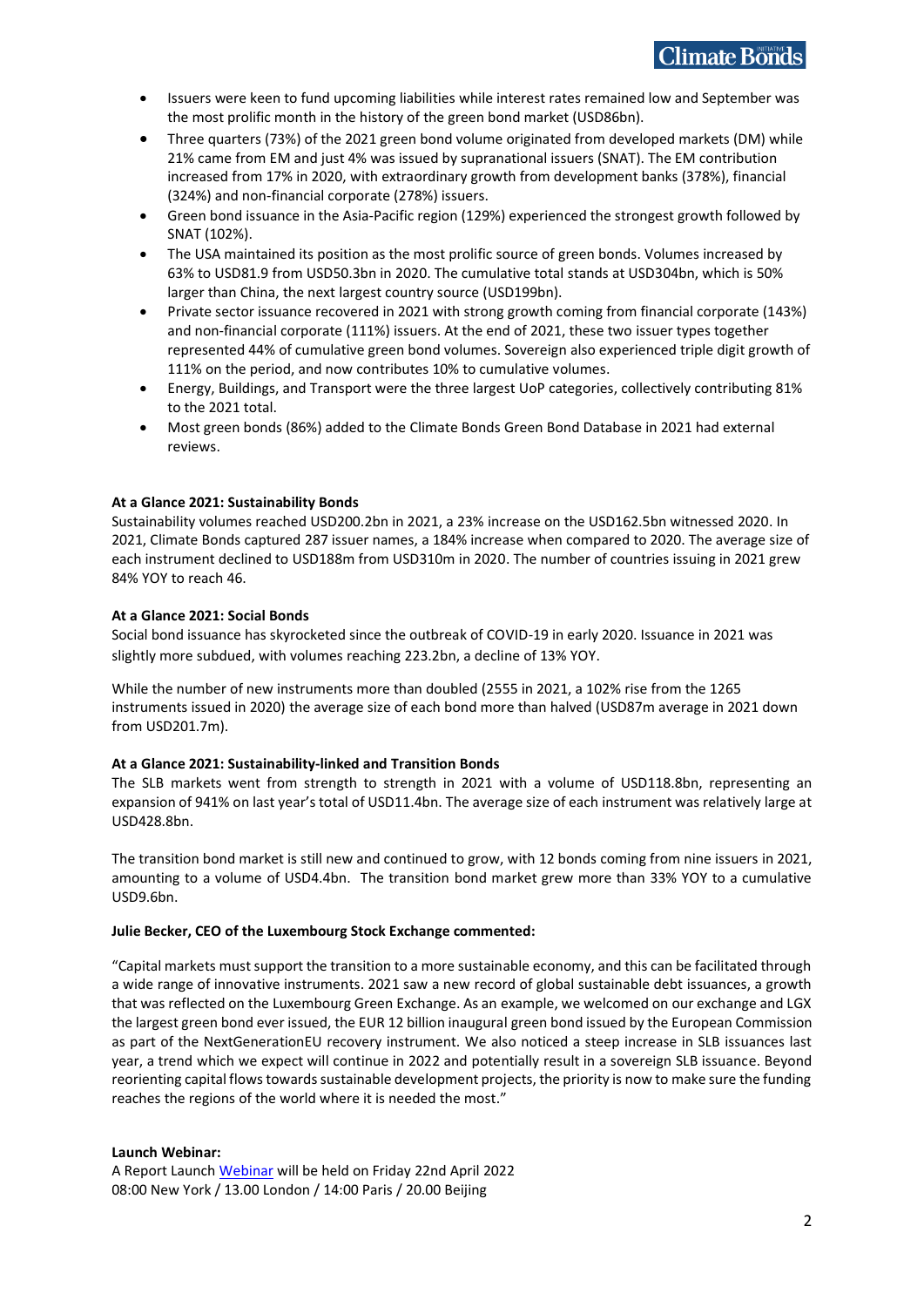

**<Ends>**

#### **For more information:**

[Liam Jones](mailto:liam.jones@climatebonds.net) Communications & Media Officer Climate Bonds Initiative (London) **+44 (0) 7463 733 900 [liam.jones@climatebonds.net](mailto:liam.jones@climatebonds.net)**

[Leena Fatin,](mailto:Leena.fatin@climatebonds.net) Senior Communications & Digital Manager, Climate Bonds Initiative (London). **+44 (0) 7593 320 198 [Leena.fatin@climatebonds.net](mailto:Leena.fatin@climatebonds.net)**

## **Notes for Journalists:**

**Climate Bonds Initiative:** (Climate Bonds) is an international organisation working to mobilise global capital for climate action. Founded in 2009, Climate Bonds supported the development of a large and liquid green bond and other labelled thematic markets. It carries out market analysis, policy research, market development; advises governments and regulators; and administers a global Climate Bonds Standard & Certification Scheme. Climate Bonds expertise in sustainable finance have been instrumental in the development of several green taxonomies around the world. For more information, please visit [http://www.climatebonds.net.](https://www.climatebonds.net/)

**Acknowledgements:** Climate Bonds Initiative thanks **IFC, JP Morgan, and Luxembourg Green Exchange** for their sponsorship and support in the production of this report.

**State of the Market Series:** The State of the Market Report 2021 is the 11th iteration of the market leading series on labelled finance markets. The series is widely respected as the most comprehensive analysis of thematic finance, originally covering green finance, and later encompassing new social, sustainability, sustainability-linked and transition bonds markets. The substantial capacity of Climate Bonds Market Intel endows the series with deep insight into the geographical, sector, issuer, and investor specifics and delivers huge projections for the years ahead.

### **Data Methodology:**

This report is based on three Climate Bonds databases:

### **1. [Green Bond Database](https://www.climatebonds.net/market/green-bond-database-methodology)** (GBD)

All deals in the green theme have been screened to verify their integrity. Screening is based on a set of process rules stipulated in Climate Bonds GBD Methodology, including the following two overarching criteria:

- Deals must carry a variant of the green label
- All net proceeds must verifiably (based on public disclosure) meet Climate Bonds' green definitions based on the Climate Bonds Taxonomy (based on Paris Agreement targets)

#### **2. Social and Sustainability Bond Database**

Climate Bonds does not screen social and sustainability bonds' use of proceeds against performance thresholds. The use of proceeds is, however, classified in accordance with the respective labels and categorised as follows:

**Sustainability:** label describes a combination of green and social projects, activities, or expenditures e.g., sustainable; SDGs; SRI; ESG, etc.

**Social:** label is exclusively related to social projects e.g., pandemic, COVID-19, housing, gender, women, health, education, etc.